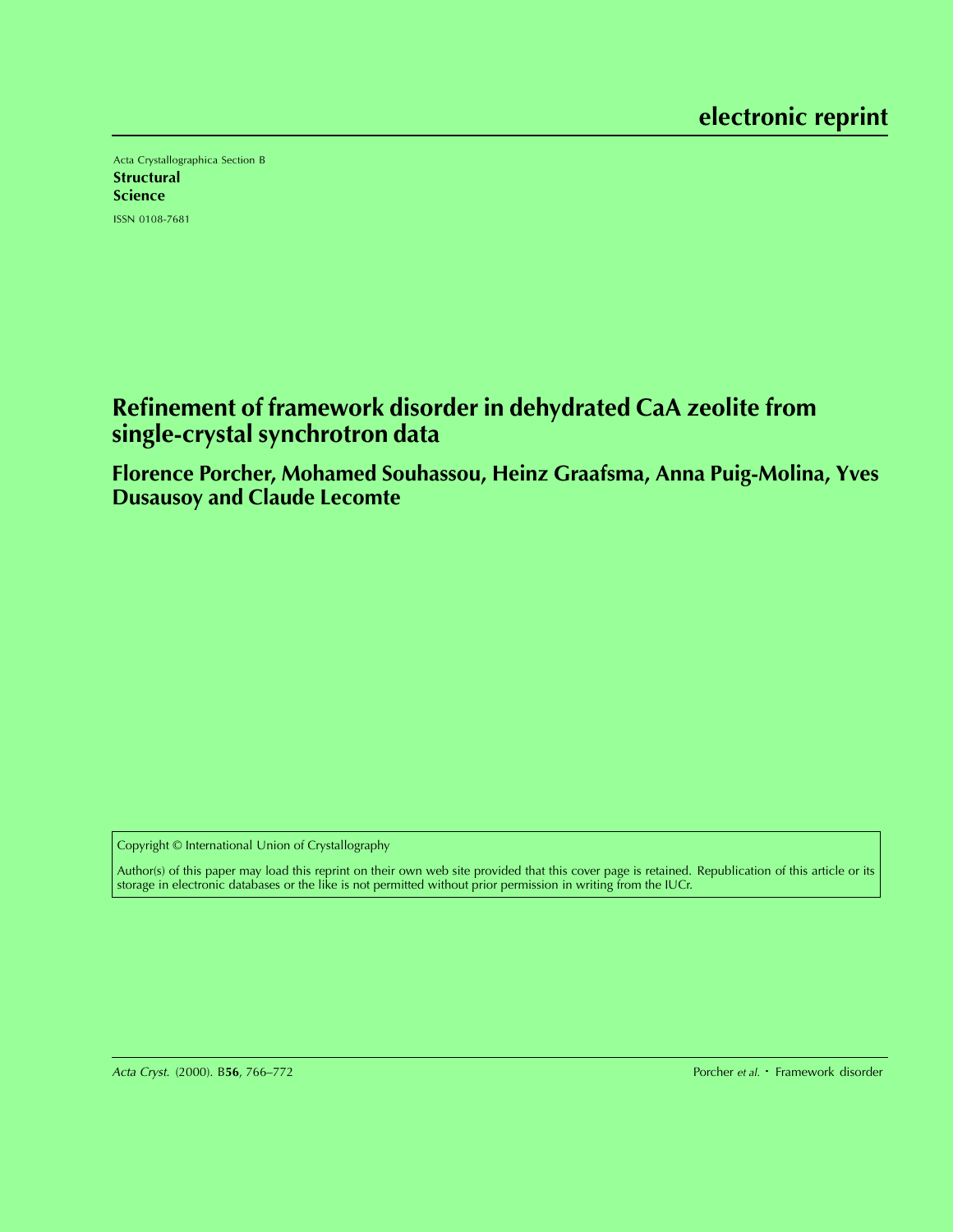# research papers

Acta Crystallographica Section B **Structural** Science

ISSN 0108-7681

# Florence Porcher,<sup>a\*</sup> Mohamed Souhassou,<sup>a</sup> Heinz Graafsma,<sup>b</sup> Anna Puig-Molina,<sup>b</sup> Yves Dusausoy<sup>a</sup> and Claude Lecomte<sup>a</sup>

<sup>a</sup>Laboratoire de Cristallographie et Modélisation des Matériaux Minéraux et Biologiques associé au CNRS, UPRESA 7036, Université Henri Poincaré Nancy I, BP 239, 54506 Vandœuvrelès-Nancy CEDEX, France, and <sup>b</sup>European Radiation Synchrotron Facility, BP 220, 38043 Grenoble CEDEX, France

Correspondence e-mail: porcher@lcm3b.u-nancy.fr

# Refinement of framework disorder in dehydrated CaA zeolite from single-crystal synchrotron data

An accurate knowledge of zeolite structure is required for understanding their selective sorption capacities and their catalytic properties. In particular, the positions of the exchangeable cations and their interactions with the framework are essential. The present study deals with the accurate crystal structure determination of a fully exchanged and fully dehydrated CaA zeolite (Ca<sub>48</sub>Al<sub>96</sub>Si<sub>96</sub>O<sub>384</sub>, Fm $\overline{3}c$ , a = 24.47 Å) using single-crystal high-resolution synchrotron X-ray diffraction  $[(\sin \theta/\lambda)_{\text{max}} = 1.4 \text{ Å}^{-1}]$ . It is shown that cation exchange severely distorts the skeleton, especially around the O2 atom. The high-resolution synchrotron data reveal that this latter O atom is disordered and lies out of the mirror plane it occupies in other A-type zeolites. This feature is related to that observed for  $Ca^{2+}$  cations.

## 1. Introduction

Zeolite A, an aluminosilicate from the tectosilicate group, possesses a framework formed by a cubic array of cubooctahedral sodalite cages of 12  $SiO<sub>4</sub>$  and  $AlO<sub>4</sub>$  corner-sharing tetrahedra. The alternation of the tetrahedra in the structure, in agreement with Löwenstein's rule (Löwenstein, 1954) for a Si/Al ratio of unity assessed by NMR (Lipmaa et al., 1981), is responsible for a doubling of the cubic unit cell from  $a \approx 12$  Å (space group  $Pm\overline{3}m$ ) to  $a \simeq 24$  Å (space group  $Fm\overline{3}c$ ) and for the existence of weak substructure reflections hkl  $(h, k, l =$  $2n + 1$ ). The formal  $-1$  charge borne by each AlO<sub>4</sub> is balanced by exchangeable cations lying in three types of sites in the cavities (Fig. 1), which influence the sorption properties of these materials. The crystal structure of dehydrated zeolite CaA has been studied over the last 20 years by single-crystal X-ray diffraction (Firor & Seff, 1978; Pluth & Smith, 1983) and powder neutron diffraction (Adams & Haselden, 1984), but these studies disagree on the location of  $Ca^{2+}$  cations in the voids. Moreover, the displacement ellipsoids of the O2 atom appear to be very elongated in all three structure determinations, suggesting a positional disorder of this atom that cannot be resolved from low-resolution data. Our aim is to determine the electron density and related electrostatic properties of various zeolites in order to understand their sorption properties. In the case of the CaA zeolite, it is first needed to locate the charge-compensating cations and to precisely determine the crystal structure.

## 2. Experimental

### 2.1. Sample preparation and characterization

Single crystals of NaA zeolite were prepared by a modified Charnell's method (Charnell, 1971) without seeding. Ion

 $© 2000 International Union of Crystallography$ Printed in Great Britain - all rights reserved

**electronic reprint**

Received 23 November 1999 Accepted 5 May 2000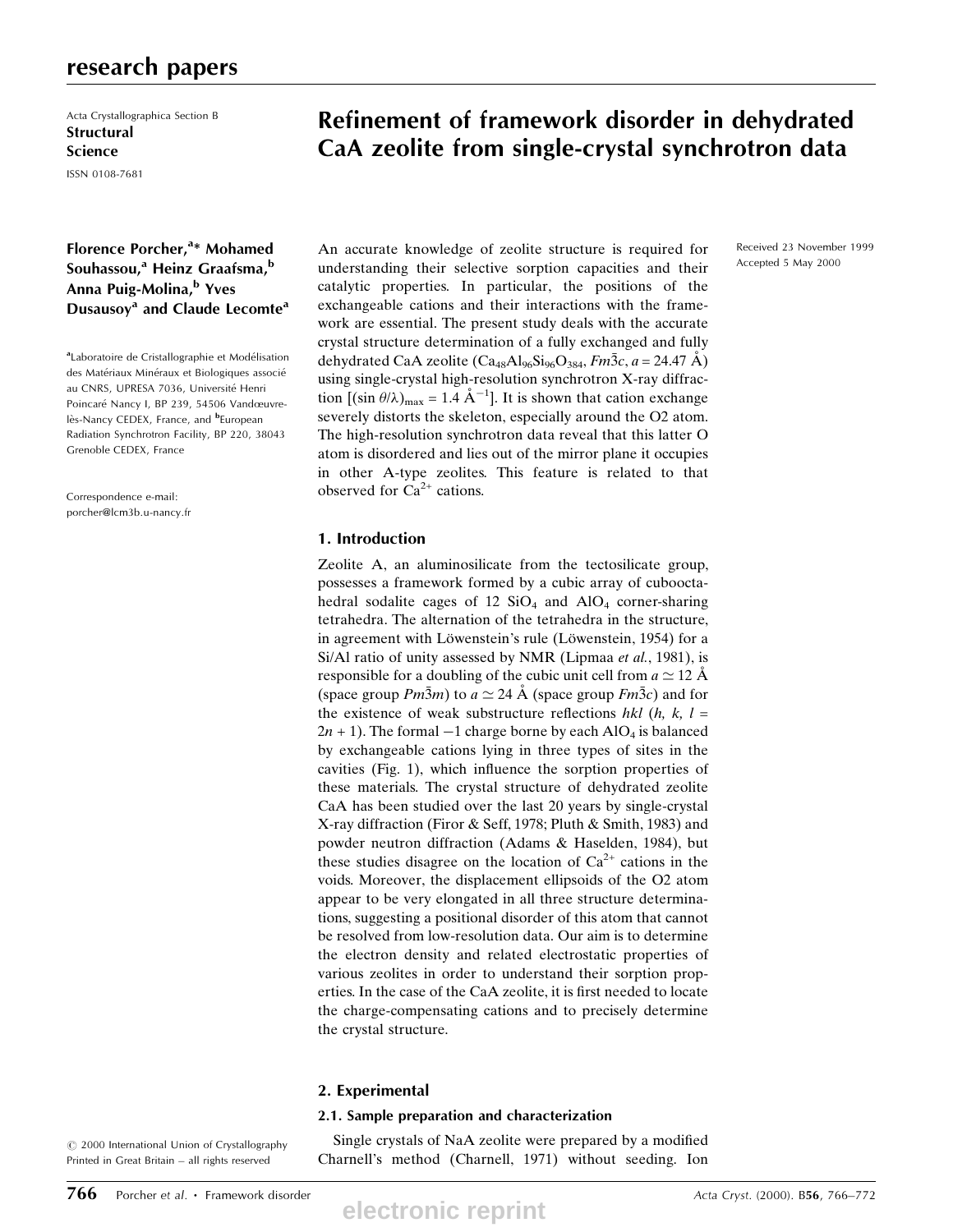exchange was performed by a flow method, a continuous stream of fresh solution of  $CaCl<sub>2</sub>$  flowed through the crystals over 26 h with an approximate flux of 50 ml  $h^{-1}$ . The molarity of the solution was 1.5 and its pH was 7. Afterwards, the solution was drained and crystals were carefully rinsed with 500 ml of distilled water and dried. Microprobe analysis showed no residual sodium in the crystals. Colorless and transparent single crystals were selected and mounted in thin quartz capillaries with approximate diameter  $150 \mu m$ . These capillaries and a control NMR tube were progressively heated up to 723 K for 6 d under a vacuum of  $3.10^{-9}$  bars, then sealed at room temperature under vacuum (Porcher, 1998; Porcher et al., 1999). Optical examination showed that the crystals remained colorless and transparent. The <sup>1</sup>H NMR analysis showed no signal indicating for residual water (less than 0.03 wt%) and the  $^{27}$ Al NMR (Fyfe *et al.*, 1982) spectrum did not exhibit any characteristic signal of octahedrally coordinated aluminium, attesting the preservation of the framework during dehydration.

## 2.2. Data collection

The diffraction intensities were measured at room temperature with synchrotron radiation ( $\lambda = 0.248 \text{ Å}$ ) at the material science beamline ID11 of the ESRF. Measurement was performed on a diffractometer with a CCD detector [Siemens (Brücker) Smart CCD system]. Frames were indexed, integrated and scaled using SMART and SAINT software packages (Siemens, 1995) without including the extinction conditions of a  $(110)$  c glide mirror. Owing to the short wavelength  $(0.248 \text{ Å})$ , no absorption correction was applied ( $\mu = 0.074$  mm<sup>-1</sup>). In order to assess the symmetry of the crystal, the 16 629 measured reflections were merged without rejection (SORTAV, Blessing, 1989) in two Laue groups:  $m\overline{3}m$ , which allows the centrosymmetric space group  $Fm\overline{3}c$  and the noncentrosymmetric space groups  $F4\overline{3}c$  and F432, and  $m\overline{3}$ , corresponding to  $Fm\overline{3}$  and F23. Despite a redundancy 1.5 times greater in  $m\overline{3}m$  than in  $m\overline{3}$ , the internal agreement factors  $R$  and  $wR$  are equal (Table 1), therefore, the  $m\overline{3}m$  symmetry was retained for further analysis. Only 10



Figure 1 A Si-Al representation of the framework of zeolite A with cation sites.

## Table 1

Intensity measurements and data reduction parameters.

Statistical agreement for structure refinement with hypothesis  $a$ ,  $b$ ,  $c$  and  $d$ 

| Dehydrated CaA zeolite $(Fm\bar{3}c)$                                                     |                                        |
|-------------------------------------------------------------------------------------------|----------------------------------------|
| Composition per unit cell $(Z = 1)$                                                       | $Ca_{48}Al_{96}Si_{96}O_{384}$         |
| Space group                                                                               | Fm3c                                   |
| Cell parameter $(\AA)$ ; volume $(\AA^3)$ ;<br>calculated density ( $g \text{ cm}^{-3}$ ) | 24.47 (1); 14 652 (18); 1.52           |
| Temperature $(K)$ ; exposure time $(h)$                                                   | 293:8                                  |
| Radiation                                                                                 | ESRF; $\lambda = 0.248$ $\AA$          |
| Crystal shape, size                                                                       | Cube $\{100\}$ , 90 µm along $[1,0,0]$ |
| Absorption coefficient $\text{(cm}^{-1})$                                                 | $\mu = 0.74$                           |
| Reflections measured; $(\sin \theta/\lambda)_{\text{max}}$ $(\text{\AA}^{-1})$            | 16 629; 1.4                            |

|                     | before any rejection | Internal agreement factors               | Internal agreement factors<br>after rejection of statistical outliers |                                     |  |  |
|---------------------|----------------------|------------------------------------------|-----------------------------------------------------------------------|-------------------------------------|--|--|
|                     | R                    | wR                                       | R                                                                     | wR                                  |  |  |
| $m\bar{3}m$         | 0.064                | 0.037                                    | 0.059                                                                 | 0.037                               |  |  |
| $m\bar{3}$          | 0.063                | 0.035                                    |                                                                       |                                     |  |  |
|                     |                      |                                          |                                                                       |                                     |  |  |
|                     | Unique reflections   |                                          |                                                                       | 1269 from which 245 of substructure |  |  |
| Reflections used in |                      |                                          | 1147 from which 222 of substructure                                   |                                     |  |  |
|                     |                      |                                          |                                                                       |                                     |  |  |
|                     |                      | least-squares refinement $(I > 0\sigma)$ |                                                                       |                                     |  |  |

| Statistical agreement at the end of least-squares refinements 1147 reflections  |  |
|---------------------------------------------------------------------------------|--|
| with $I > 0\sigma(I)$ and $0 < (\sin \theta/\lambda) < 1.4$ $\mathring{A}^{-1}$ |  |

|                       | Hypothesis a | Hypothesis $b$ | Hypothesis $c$ | Hypothesis $d$ |
|-----------------------|--------------|----------------|----------------|----------------|
| R(F)                  | 0.077        | 0.070          | 0.066          | 0.068          |
| wR(F)                 | 0.074        | 0.067          | 0.062          | 0.064          |
| $R_{\text{free}}(F)$  | 0.077        | 0.072          | 0.067          | 0.074          |
| $wR_{\text{free}}(F)$ | 0.084        | 0.077          | 0.069          | 0.073          |

reflections violating the  $c$  glide mirror were observed, all being measured only once. Four of them had  $I > 3\sigma(I)$ , the strongest being 41, 41, 25,  $I/\sigma(I) = 4.5$ , suggesting some indexing problem or bad evaluation of the weak reflections; the assessment of systematic absence therefore discards the F432 space group. The two possible remaining space groups,  $F\bar{4}3c$ and  $Fm\bar{3}c$ , were tested during the structure refinements after the rejection of statistical outliers in the intensity distribution of symmetry-equivalent reflections (Table 1).

## 2.3. Structure determination and refinement in  $Fm\bar{3}c$

The crystal structure was redetermined by direct methods using the NRCVAX program package (Gabe et al., 1989) with neutral atom scattering factors. A subset of  $\sim$ 10% of the reflections (122 out of 1269) was reserved and not used in the least-squares refinements in order to validate the successive structural hypothesis ( $R_{\text{free}}$  factor; Brünger, 1992). All other 1147 reflections with  $I > 0$  were used for the refinements, but Fourier syntheses were calculated using structure factors with  $I > 3\sigma(\sigma)$ . After location of the framework atoms  $[R(F) = 0.23]$ ,  $wR(F) = 0.31, 1147$  reflections,  $R_{\text{free}}(F) = 0.23, wR_{\text{free}}(F) =$ 0.31], difference Fourier maps along the threefold axis (Fig. 2) showed an elongated density peak with three maxima at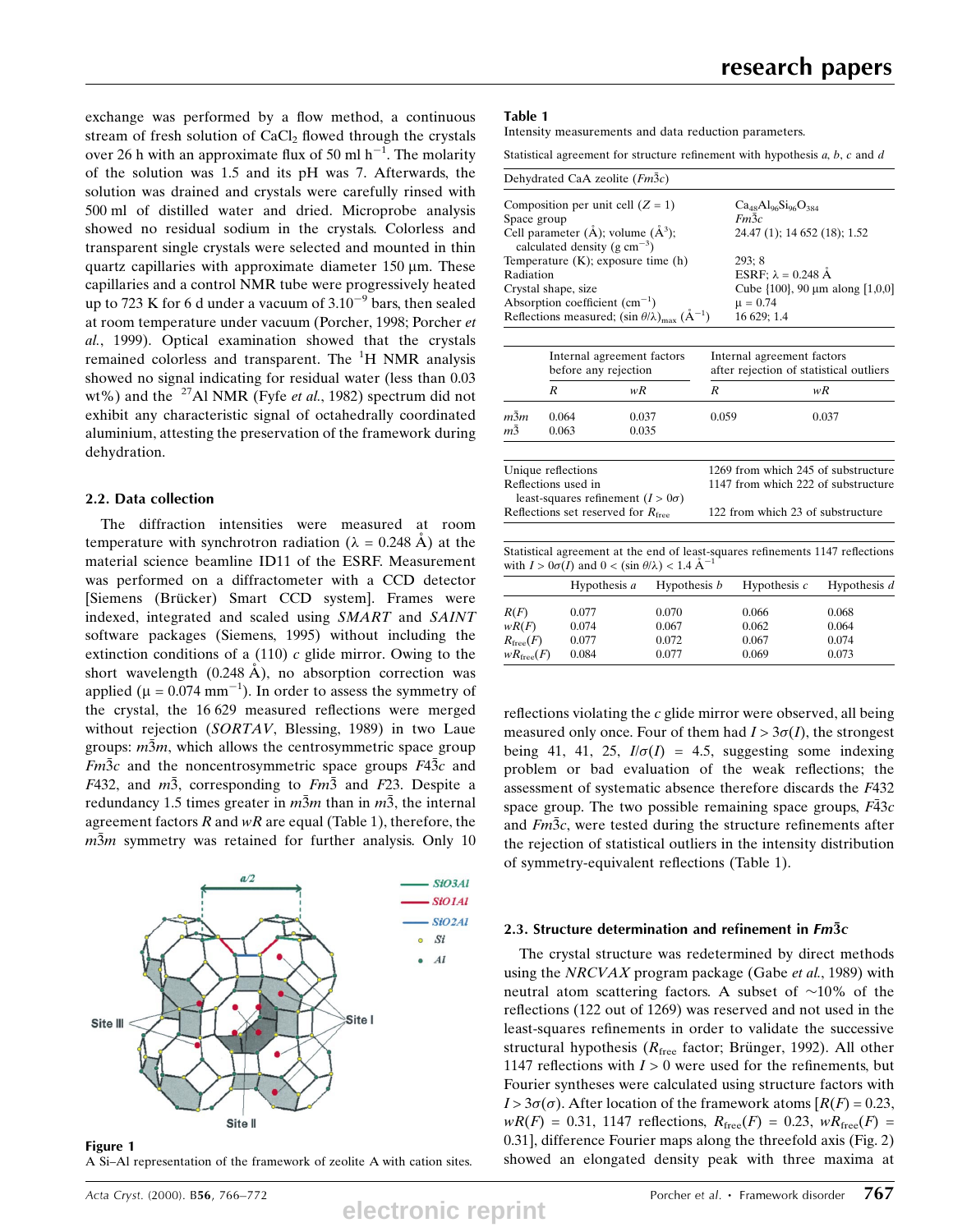(0.061, 0.061, 0.061), (0.086, 0.086, 0.086) and (0.104, 0.104, 0.104) of respective heights 7.5, 13.0 and 13.5 e  $\AA^{-3}$ . These peaks were introduced subsequently in the refinement as calcium atoms Ca1, Ca2 and Ca3 with respective occupancy factors of 15, 30 and 30% according to their height and to the expected chemical formula  $[R(F) = 0.081, wR(F) = 0.078]$ . Difference Fourier maps calculated at this stage revealed that the electron density peaks at Ca1 and Ca2 positions were correctly modeled, but three peaks located around Ca3 (Fig. 3) remained, suggesting further positional disorder. This disorder was modeled by splitting the Ca3 site in three sites, related by the threefold symmetry and with a fixed occupancy factor of 10%. This splitting reduced the statistical agreement to  $R(F)$  = 0.077 and  $wR(F) = 0.074$ , removing the three previously observed electron density peaks (Fig. 8, see supplementary materials<sup>1</sup>). At this stage (hypothesis  $a$ ), the atomic displacement ellipsoid of the O2 atom was very elongated along the [100] direction (CIF available as deposited material), with electron density residues at each side of the atom position. Our high-resolution data  $(d_{\text{min}} = 0.36 \text{ Å}, \sin \theta / \lambda_{\text{max}} =$ 1.4  $\AA^{-1}$ ) allowed us to resolve the positional disorder of this atom. The high-resolution Fourier synthesis map at the O2 position (Fig. 4) clearly showed two maxima at  $[\pm 0.27 (3)$  Å] above and below the mirror plane  $(0yz)$ , where the O2 atom was constrained to sit. After splitting this O2 atom site into two components with 50% occupancies (hypothesis  $b$ ), atomic displacement parameters of O2 became almost isotropic with  $U^{11}$  decreasing from 0.130 (4) to 0.031 (2)  $\AA^2$ . Electron density peaks around the mean position of O2 disappeared and agreement factors reduced significantly  $[R(F) = 0.0699$  and  $wR(F) = 0.0672$ . Free R indices (calculated with the 122 reflections reserved) also decreased smoothly (see Table 1), being slightly higher than  $R$  and  $wR$  factors for all refinement steps and thus validating the successive introductions of cations and the disordered model for O2. Structural parameters at this step of refinement (hypothesis  $b$ ) are given in Table 2.

At this stage of refinement, a peak of 6.1 e  $\AA^{-3}$  remained at the high symmetry position  $(0, 0, 0)$   $(m\bar{3})$ , see Fig. 5. Despite the absence of chemically realistic coordination for a  $Ca^{2+}$ cation on this site, a calcium atom Ca4 was introduced with various occupancies and its isotropic atomic displacement parameter refined. For high fixed occupancy values  $(> 0.125)$ , thermal displacement parameters became very large and both  $R$  and  $R_{\text{free}}$  increased. Therefore, the occupation factor should be rather small. Starting with an occupancy factor of 0.125, subsequent joint refinement of occupancies and thermal displacement parameters of all cations converged to a final occupancy of 0.088 (1) for Ca4 [ $U_{\text{iso}} = 0.03$  (1)  $\AA^2$ ,  $R(F) =$ 0.0660 and  $wR(F) = 0.0623$ . This hypothesis (hypothesis c) leads to 16 (1) Ca1, 11 (1) Ca2, 23.8 (6) Ca3 and 0.64 (8) Ca4 cations, and to a total of 51.4 (30)  $Ca^{2+}$  cations per unit cell [50.8 (30) without Ca4] in good agreement with the value (48)

### Table 2

Fractional atomic coordinates and equivalent isotropic displacement parameters  $(\AA^2)$ .

| $U_{\text{eq}} = (1/3) \Sigma_i \Sigma_j U^{ij} a^i a^j \mathbf{a}_i \mathbf{a}_j$ . |           |           |            |            |              |  |  |  |  |
|--------------------------------------------------------------------------------------|-----------|-----------|------------|------------|--------------|--|--|--|--|
|                                                                                      | Occupancy | x         | ν          | Z.         | $U_{\rm eq}$ |  |  |  |  |
| Si                                                                                   |           | 0         | 0.09216(6) | 0.18413(5) | 0.01648(5)   |  |  |  |  |
| Al                                                                                   |           | $\Omega$  | 0.18738(5) | 0.09095(6) | 0.0180(6)    |  |  |  |  |
| O1                                                                                   |           | $\Omega$  | 0.1088(1)  | 0.2460(2)  | 0.047(2)     |  |  |  |  |
| O <sub>2</sub>                                                                       | 0.5       | 0.0115(1) | 0.1423(2)  | 0.1436(2)  | 0.031(3)     |  |  |  |  |
| O3                                                                                   |           | 0.0539(1) | 0.0577(1)  | 0.1676(1)  | 0.045(2)     |  |  |  |  |
| Ca1                                                                                  | 0.15      | 0.0685(1) | 0.0685(1)  | 0.0685(1)  | 0.040(2)     |  |  |  |  |
| Ca2                                                                                  | 0.3       | 0.0874(2) | 0.0874(2)  | 0.0874(2)  | 0.0446(1)    |  |  |  |  |
| Ca3                                                                                  | 0.1       | 0.1052(9) | 0.0977(2)  | 0.1090(9)  | 0.023(4)     |  |  |  |  |

predicted on an electroneutrality basis. Structural parameters at the end of this refinement are available in the CIF, deposited.

Ca4 refinement reduced the height of the electron density peak at  $(0, 0, 0)$  from 6.1 to 1.4 e  $A^{-3}$ . Correlatively, both R and  $R_{\text{free}}$  factors decreased by 0.005 (see Table 3), especially in the lower resolution shells with  $\sin \theta / \lambda < 0.6$   $\rm A^{-1}$ . Therefore, an hypothesis with an atom at (0, 0, 0) cannot be rejected. However, all neighboring O atoms are at more than  $4.5 \text{ Å}$ from the (0, 0, 0) position and cannot interact strongly with any atom sitting there. Also, one has to bear in mind that this site has a high symmetry  $(m\bar{3})$ , site symmetry 24), so the estimated standard uncertainty on electron density in such a position reaches at least  $0.5 e \text{ Å}^{-3}$ .

We have to note that for refinement  $(c)$  the GOF is larger that the expected value of one, the weighting scheme used being  $w = (\sigma^2)^{-1}$ . This is partly due to the underestimation of the standard uncertainties of the strong reflections by the SAINT program (Siemens, 1995), as already pointed out in one of our previous papers (Kuntzinger et al., 1999).



#### Figure 2

Difference Fourier map showing electron density peaks along the threefold axis at the position of the Ca atoms (contours 1.0 e  $\AA^{-3}$ ).

<sup>1</sup> Supplementary data for this paper are available from the IUCr electronic archives (Reference: BR0095). Services for accessing these data are described at the back of the journal.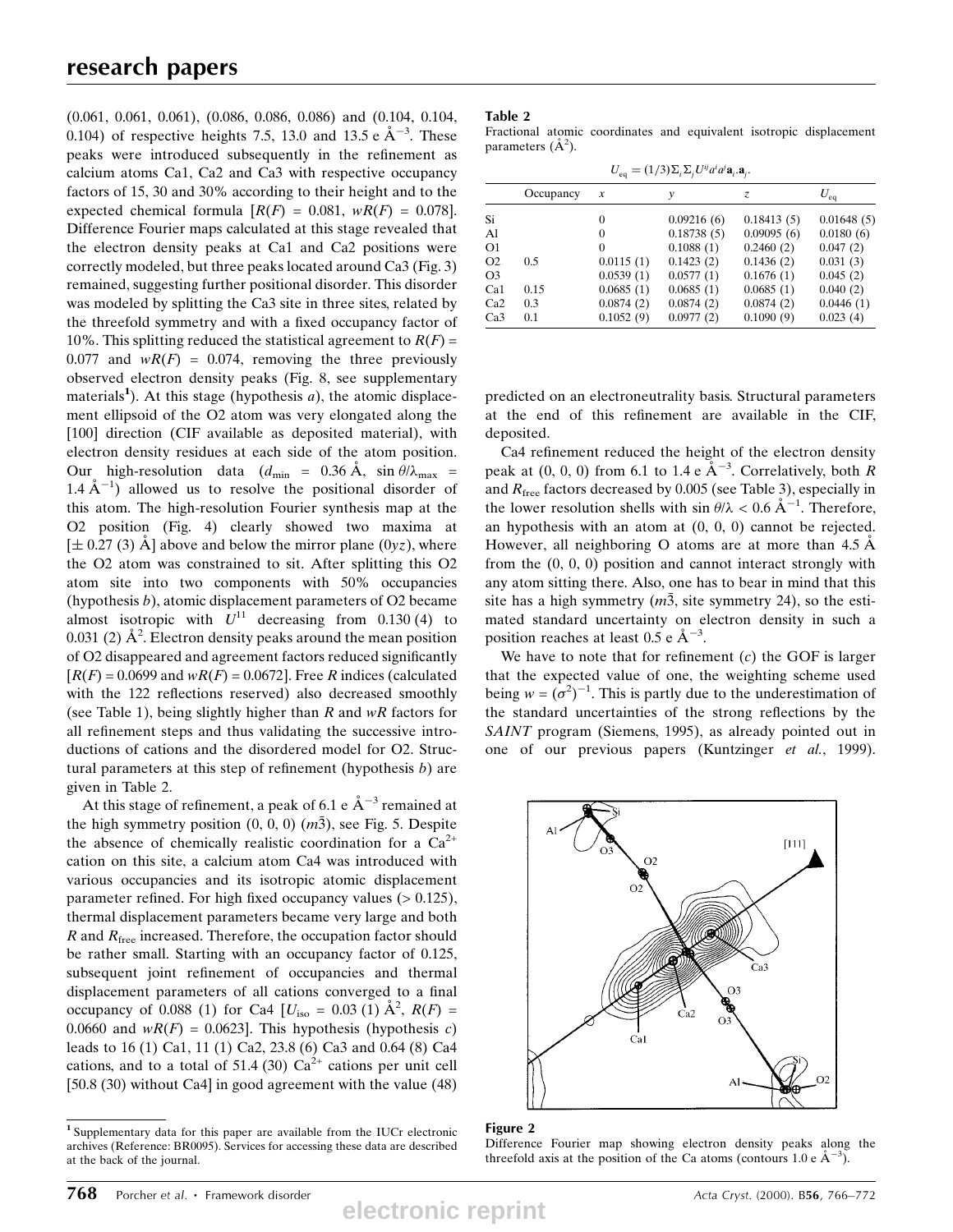| Table 3 |                                                                                                 |                                          |  |  |  |  |  |
|---------|-------------------------------------------------------------------------------------------------|------------------------------------------|--|--|--|--|--|
|         | Statistical agreement as a function of resolution shell for hypotheses b and c.                 |                                          |  |  |  |  |  |
|         | Statistical agreement after least-squares refinements sin $\theta/\lambda = 1.4 \text{ Å}^{-1}$ |                                          |  |  |  |  |  |
|         | Hypothesis $b$ : site $(0, 0, 0)$ empty                                                         | Hypothesis $c$ : Ca4 at site $(0, 0, 0)$ |  |  |  |  |  |
|         |                                                                                                 |                                          |  |  |  |  |  |

| $\sin (\theta/\lambda)_{\min}$<br>$(A^{-1})$ | No. of<br>reflections | $\overline{R}$ | wR    | $R_{\text{free}}$ | $wR_{\text{free}}$ | $\rho_{\text{max}}$ at<br>(0, 0, 0)<br>$(e \text{ Å}^{-3})$ | $\boldsymbol{R}$ | wR    | $R_{\text{free}}$ | $wR_{\text{free}}$ | $\rho_{\text{max}}$ at<br>(0, 0, 0)<br>$(e \AA^{-3})$ |
|----------------------------------------------|-----------------------|----------------|-------|-------------------|--------------------|-------------------------------------------------------------|------------------|-------|-------------------|--------------------|-------------------------------------------------------|
| 0.0                                          | 1147                  | 0.070          | 0.067 | 0.072             | 0.077              | 6.1                                                         | 0.066            | 0.062 | 0.067             | 0.069              | 1.4                                                   |
| 0.4                                          | 1011                  | 0.077          | 0.063 | 0.082             | 0.070              | 4.2                                                         | 0.075            | 0.060 | 0.080             | 0.065              | 0.8                                                   |
| 0.6                                          | 742                   | 0.097          | 0.076 | 0.099             | 0.086              | 2.4                                                         | 0.096            | 0.075 | 0.098             | 0.084              | 0.6                                                   |
| 0.8                                          | 346                   | 0.142          | 0.124 | 0.122             | 0.097              | 1.2                                                         | 0.142            | 0.125 | 0.117             | 0.096              | 0.7                                                   |

Furthermore, as shown on the  $\Delta \rho$  residual density map, there are still features (*ca*  $\pm 1.5$  e  $\AA^{-3}$ ), which are not taken into account by the refinement model, contributing to the high GOF.



# Figure 3

Difference Fourier map in a plane perpendicular to the threefold axis showing electron density peaks owing to a disorder of Ca3 (contours  $0.1 \text{ e } \text{\AA}^{-3}$ ).



Figure 4 Fourier synthesis map at the O2 position (contours 1.0 e  $\AA^{-3}$ ).

**electronic reprint**

# 2.4. Structure determination and refinement in  $F\bar{4}3c$

The crystal structure of CaA was also independently solved again in space group  $F\overline{4}32$ (hypothesis  $d$ ). In this space group the Si, Al and O1 atoms that sit in the mirror plane perpendicular to [100] in the space group  $Fm3c$  were allowed to move out of this plane. Other atom sites (O2, O3), which are

generated twice by the mirror plane perpendicular to [100] in  $Fm\bar{3}c$ , were split into two components with partial occupancies summing 1 when refining the structure in  $F\overline{4}3c$ . The position of calcium ions were found from difference Fourier maps. The determination of the structure led to cation positions in agreement with those found in  $Fm\overline{3}c$ . The O2 atom was found to be disordered in the same fashion as in  $Fm\overline{3}c$  and the residue at (0, 0, 0) had a similar height. Unexpectedly, all the correlations between former mirror symmetry-related atomic parameters remained low  $(0.7–0.8)$  during structural refinements, but statistical indices were not improved  $[R(F)]$ 0.0700,  $wR(F) = 0.0667$ . Comparison of structural parameters at the end of the refinement with those obtained in  $Fm\bar{3}c$  (see CIF, deposited) showed that departure of Si, Al, O1 atoms from the  $(100)$  mirror symmetry was not significant, with differences between m symmetry-related parameters less than four times their estimated standard uncertainties. As a consequence, space group  $Fm\bar{3}c$  is statistically more significant than  $F\overline{4}3c$ . Bond lengths and angles of hypothesis b, which represents the most likely structure, are given in Table 4.



### Figure 5

Difference Fourier map in the plane containing (0, 0, 0), (0.041, 0.041,  $(0.041)$  and  $(-0.041, 0.041, 0.041)$ , showing the electron density residue at the Ca4 position (hypothesis b; contours 0.5 e  $\AA^{-3}$ ).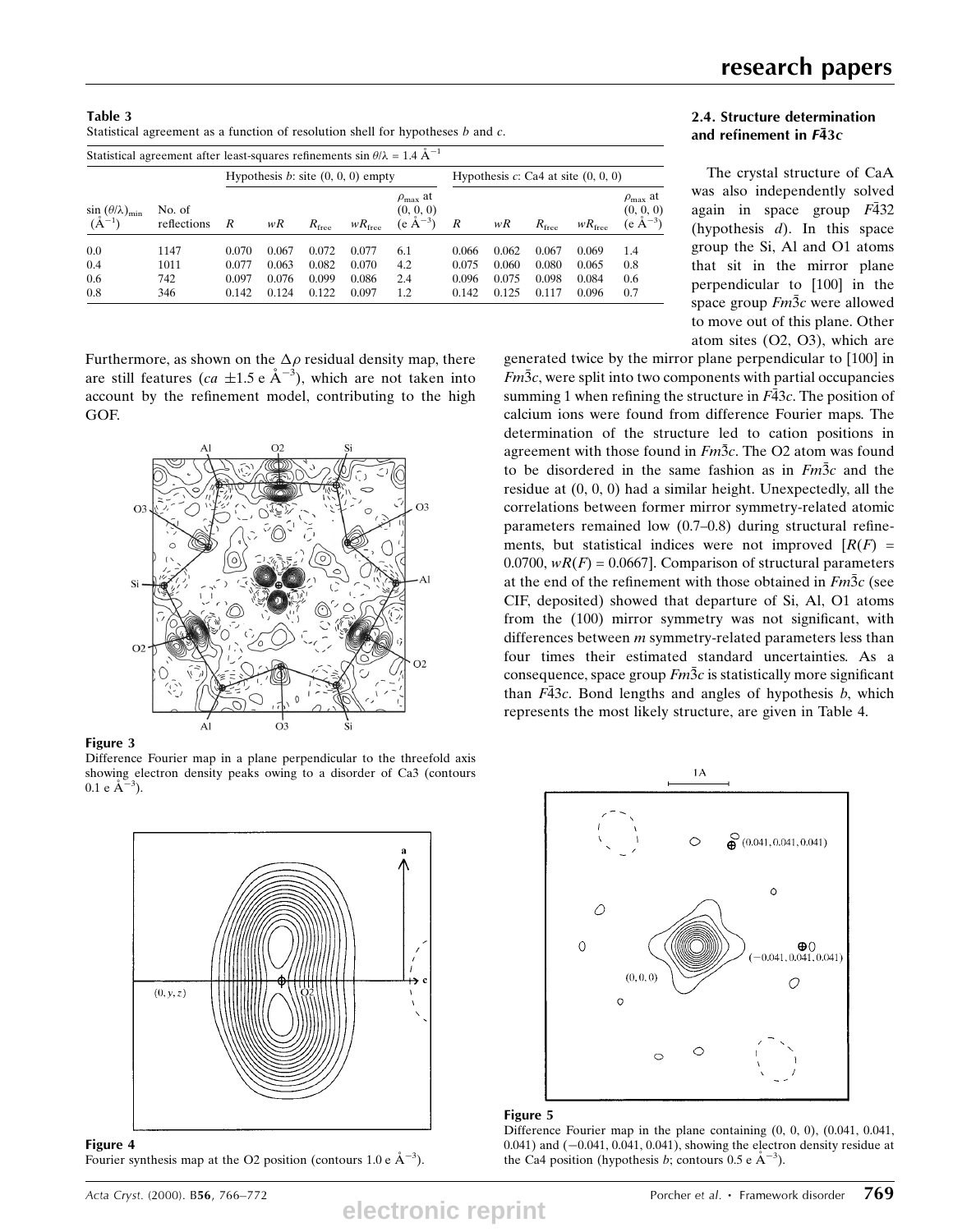# research papers

### Table 4

Bond lengths ( $\AA$ ) and bond angles ( $\degree$ ) of the framework and coordination distances of Ca<sup>2+</sup> cations in dehydrated CaA zeolite (hypotheses a and b).

| Refinement 1 (hypothesis $a$ ) |          |            |                |                |          |                        | Refinement 2 (hypothesis $b$ ) |            |                           |            |          |
|--------------------------------|----------|------------|----------------|----------------|----------|------------------------|--------------------------------|------------|---------------------------|------------|----------|
| Framework geometry             |          |            |                |                |          |                        |                                |            |                           |            |          |
| $Si-O1$                        |          | 1.568(5)   | $Al-O1$        |                | 1.687(5) | $Si-O1$                |                                | 1.568(5)   | $Al-O1$                   |            | 1.688(5) |
| $Si-O2$                        |          | 1.577(3)   | $Al-O2$        |                | 1.697(4) | $Si-O2$                |                                | 1.603(5)   | $Al-O2$                   |            | 1.719(5) |
| $Si-O3$                        |          | 1.611(2)   | $Al - O3$      |                | 1.745(2) | $Si-O3$                |                                | 1.617(3)   | $Al - O3$                 |            | 1.746(3) |
| $O1 - Si - O2$                 |          | 114.0(2)   | $O1 - Al - O2$ |                | 115.7(2) | $O1-Si-O2$             |                                | 113.5(2)   | $O1 - Al - O2$            |            | 115.2(2) |
| $O1 - Si - O3$                 |          | 112.1(1)   | $O1 - Al - O3$ |                | 113.7(1) |                        | $O1 - Si - O3$<br>$O2-Si-O3$   |            | $O1 - Al - O3$            |            | 113.7(1) |
| $O2-Si-O3$                     |          | 104.7(1)   | $O2 - Al - O3$ |                | 102.6(1) |                        |                                |            | 95.8(2)<br>$O2 - Al - O3$ |            | 110.1(2) |
| $O3-Si-O3$                     |          | 108.7(1)   |                | $O3 - Al - O3$ |          | 107.3(1)<br>$O2-Si-O3$ |                                | 112.8(2)   | $O2 - Al - O3$            |            | 94.5(2)  |
|                                |          |            |                |                |          | $O3-Si-O3$             |                                | 109.3(2)   | $O3 - Al - O3$            |            | 107.9(1) |
| $Si-O1-Al$                     | 149.9(3) | $Si-O2-Al$ | 169.8(3)       | $Si-O3-Al$     | 141.6(2) | $Si-O1-Al$             | 150.0(2)                       | $Si-O2-Al$ | 157.9(2)                  | $Si-O3-Al$ | 140.9(2) |
| Coordination of cations        |          |            |                |                |          |                        |                                |            |                           |            |          |
| $Ca1 - O3$                     | 2.476(8) | $Ca2-O3$   | 2.260(2)       | $Ca3-O3$       | 2.15(4)  | $Ca1 - O3$             | 2.465(3)                       | $Ca2-O3$   | 2.248(5)                  | $Ca3-O3$   | 2.14(2)  |
|                                |          |            |                | $Ca3-O3$       | 2.26(4)  |                        |                                |            |                           | $Ca3-O3$   | 2.25(2)  |
|                                |          |            |                | $Ca3-O3$       | 2.48(4)  |                        |                                |            |                           | $Ca3-O3$   | 2.47(2)  |

# 3. Discussion

# 3.1. Location of  $Ca^{2+}$  cations in dehydrated CaA

3.1.1. Comparison with earlier structural studies. The most probable hypothesis is that  $Ca^{2+}$  cations lie on three types of sites of type I, on or around the threefold axis near a hexagonal window of a sodalite cage. Ca1, like Ca2, is coordinated to three O3 atoms with respective coordination distances of 2.465 (3) and 2.248 (5) Å. Ca3 has a distorted coordination polyhedron with two unusually short bonds [2.14 (2) and  $2.25$  (2)  $\AA$ ] with O3 atoms and two longer bonds with O2 [2.47  $(3)$  Å]. Relative occupancies of the three sites agree with mean coordination distances, site  $I(a)$  at (0.0685, 0.0685, 0.0685), which exhibits longer mean coordination distances, being less occupied than site  $I(b)$  (0.0874, 0.0874, 0.0874) and the threefold related sites  $I(c)$  (0.1052, 0.0977, 0.1090).

In all four structural studies described in Table 5 (including this work), site I is occupied and split, but the subsite occupancies differ totally. Site II, in the eight-membered window joining two  $\alpha$ -cages, is only occupied in the structure of Firor & Seff (1978). Its position, similar to that of sodium cations in NaA zeolite, might indicate an incomplete cation exchange. A residual was found in site IV  $(0, 0, 0)$ , whose electron density was refined as a Ca atom (0.6 atoms per unit cell). As this site is far from all O atoms, such an atom cannot be chemically justified; also the chemical nature of this residue is very uncertain and cannot be assessed even on the basis of our very accurate measurements. One has to notice that Pluth & Smith (1983) have found an electron density peak at  $(0, 0, 0)$  (site IV) linked to neighboring peaks at (0.041, 0.041, 0.041) attributed to an  $AIO<sub>2</sub>H$  complex supposely formed during cation exchange. Since no electron density peaks at (0.041, 0.041, 0.041) are present in our electron density map (Fig. 9, see supplementary material), this hypothesis has been discarded for our crystal.

3.1.2. Comparison of the location of cations in various dehydrated A-type zeolites. The crystal structures of LiA (Porcher et al., 1998), NaA (Pluth & Smith, 1980; Porcher, 1998), KA (Pluth & Smith, 1979), SrA (Pluth & Smith, 1982)

and TlA (Cheetham et al., 1982) show that the 96 monovalent cations are mainly distributed on two sites: site I, on the threefold axis and near a six-membered ring, and site II on or near the (100) mirror plane in the eight-membered window. Site I, which may be split in the case of divalent cations, is almost fully occupied. The two types of sites II, respectively corresponding to a cation position close to O1 (NaA, KA, TlA) or O2 (LiA), have a partial occupancy close to 0.25, corresponding to a mean occupation of each window by one cation. Site III at (0.25, 0.1, 0.1) shows no coordination with O atoms and has been found to be empty in recent studies (Papoular & Cox, 1995; Porcher, 1998). Higher occupancy for site I than for site II indicates that the former site is energetically more favorable, in agreement with a better coordination to O atoms. When the charge compensating cations are



### Figure 6

Three-dimensional scheme illustrating the calculation of cell parameters according to equation (1) as a function of  $Si-Al$  distances ( $\AA$ ) through O1, O2 and O3 atoms. The color scheme for  $Si-Al$  bridges is the same as for Fig. 1.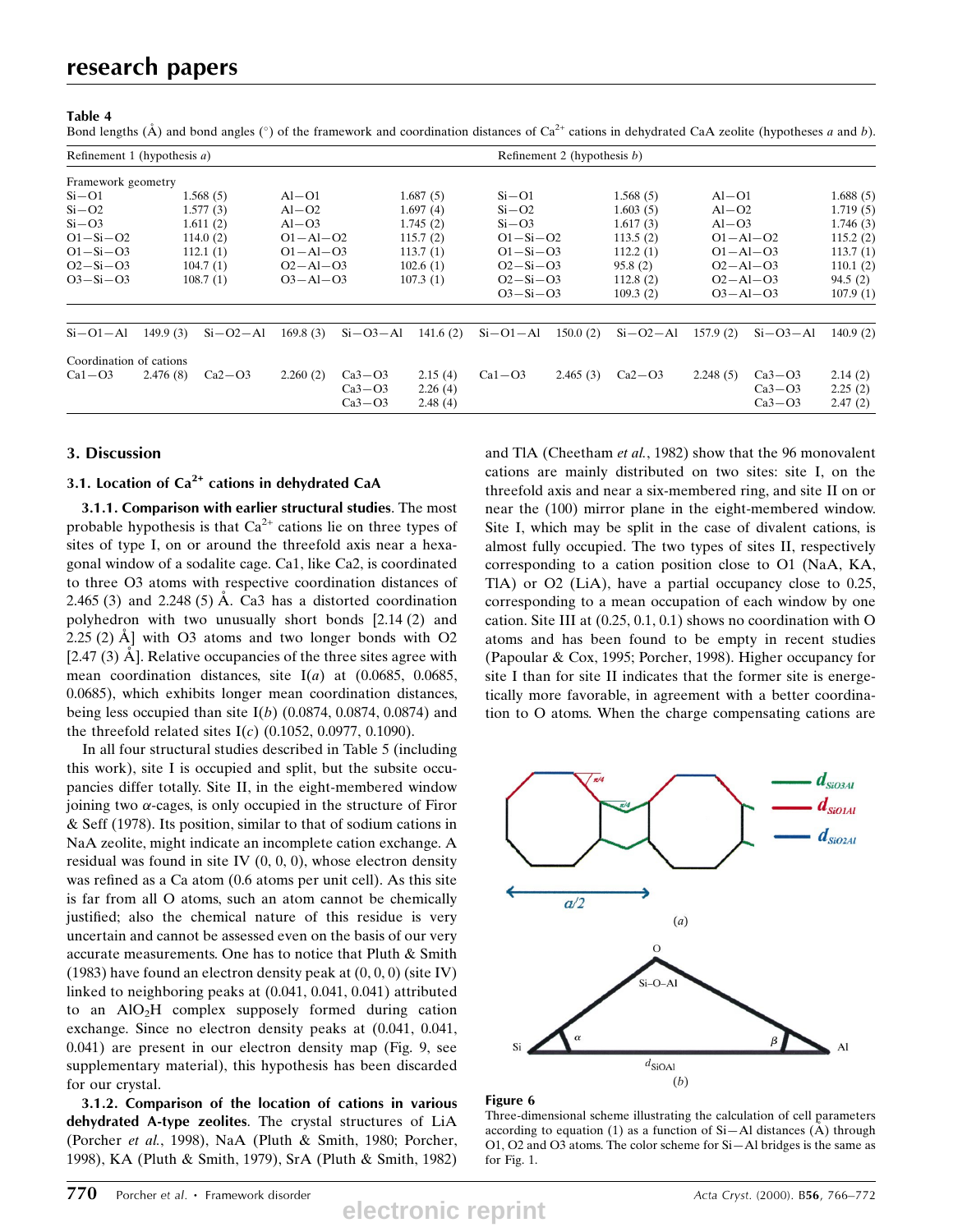angle  $(Si-O1–Al \text{ or } Si-O2–$ Al or  $Si-O3-Al$ ) can reach 30°

For zeolites A, the geometry of the structure is simple enough to give an estimate of the cell parameter as a function of the silicon to aluminium distance. Fig. 1 is the usual Si-Al representation of the framework of zeolite A, where the Si-Al segments are differentiated as a function of the bridging O atom. Fig.  $6(a)$  in the  $(0, y, z)$  mirror plane shows that the cell parameter a can be calculated easily knowing the  $Si–Al$  distances  $d_{\text{SiO1Al}}$ ,  $d_{\text{SiO2Al}}$  and  $d_{\text{SiO3Al}}$ through oxygen atoms O1, O2

### Table 5 Cation sites in dehydrated CaA from different studies.

|                   | $Ca_{48}Si_{96}Al_{96}O_{384}^{(a)}$ | $Ca_{41.6}Na_{3.2}Si_{100}Al_{92}O_{384}^{(b)}$ | $Ca_{40}Na_{16}Si_{96}Al_{96}O_{384}^{(c)}$ | $Ca_{48}Si_{96}Al_{96}O_{384}^{(d)}$ |
|-------------------|--------------------------------------|-------------------------------------------------|---------------------------------------------|--------------------------------------|
| Space group       | $Pm\bar{3}m$                         | $Fm\bar{3}c$                                    | $Fm\bar{3}c$                                | $Fm\bar{3}c$                         |
| Site I occupancy  | (0.079, 0.079, 0.079)                | (0.079, 0.079, 0.079)                           |                                             | (0.068, 0.068, 0.068)                |
|                   | 0.125                                | 0.153                                           |                                             | 0.15                                 |
|                   | (0.095, 0.095, 0.095)                |                                                 | (0.089, 0.089, 0.089)                       | (0.087, 0.087, 0.087)                |
|                   | 0.125                                |                                                 | 0.625                                       | 0.30                                 |
|                   | (0.106, 0.106, 0.106)                | (0.103, 0.103, 0.103)                           | (0.109, 0.109, 0.109)                       | (0.105, 0.098, 0.109)                |
|                   | 0.375                                | 0.544                                           | 0.25                                        | $0.10\dagger$                        |
| Site II occupancy | (0, 0.234, 0.234)                    |                                                 |                                             |                                      |
|                   | 0.083                                |                                                 |                                             |                                      |
| Site IV occupancy |                                      | Al $(0, 0, 0)$                                  |                                             |                                      |
|                   |                                      | 0.35                                            |                                             |                                      |
|                   |                                      | O(0.041, 0.041, 0.041)                          |                                             |                                      |
|                   |                                      | 0.15                                            |                                             |                                      |

References: (a) Firor & Seff (1978); (b) Pluth & Smith (1983); (c) Adams & Haselden (1984); (d) this work (hypothesis b).  $\dagger$  The comparable value of occupancy for a cation sitting on a threefold axis is 0.30.

| Table 6                                                                    |
|----------------------------------------------------------------------------|
| Cell parameters $(A)$ and framework geometries of various A-type zeolites. |

|                | LiA <sup>(a)</sup> | $\text{NaA}^{(b)}$ | KA <sup>(c)</sup> | TIA <sup>(d)</sup> | $SrA^{(e)}$ | CaA      | CaA<br>Hypothesis $b$ |
|----------------|--------------------|--------------------|-------------------|--------------------|-------------|----------|-----------------------|
| Cell parameter | 23.90              | 24.56              | 24.60             | 24.373             | 24.68       | 24.47    | 24.47                 |
| $Si-O1-A1$     | 173.7(3)           | 145.2(4)           | 128.5(3)          | 150.5              | 141.3(2)    | 149.9(2) | 150.0(2)              |
| $Si-O2-Al$     | 133.0(2)           | 159.7(4)           | 177.2(3)          | 149.7              | 177.5(3)    | 169.8(3) | 157.9(2)              |
| $Si-O3-Al$     | 129.5(1)           | 143.1(3)           | 151.9(2)          | 140.4              | 146.8(2)    | 141.6(2) | 140.9(2)              |
| $(Si-O-Al)$ †  | 141.4              | 149.1              | 152.4             | 145.3              | 153.1       | 150.8    | 147.4                 |
| $O1 - Si - O2$ | 109.1(2)           | 107.9(5)           | 108.0(3)          | 104.9              | 113.8(2)    | 114.0(2) | 113.5(2)              |
| $O1 - Si - O3$ | 111.2(1)           | 111.3(4)           | 110.8(2)          | 110.5              | 111.6(1)    | 112.1(1) | 112.2(1)              |
| $O2-Si-O3$     | 108.6(2)           | 107.7(4)           | 108.0(2)          | 108.7              | 104.9(1)    | 104.7(1) | 95.8(2)               |
|                |                    |                    |                   |                    |             |          | 112.8(2)              |
| $O3-Si-O3$     | 108.2(2)           | 110.6(5)           | 111.1(3)          | 113.2              | 109.7(2)    | 108.7(1) | 109.3(2)              |
| $O1 - Al - O2$ | 107.6(2)           | 106.8(4)           | 107.7(3)          | 105.4              | 114.2(3)    | 115.7(2) | 115.2(2)              |
| $O1 - Al - O3$ | 112.8(1)           | 112.4(5)           | 111.2(2)          | 111.7              | 111.6(2)    | 113.7(1) | 113.7(1)              |
| $O2 - Al - O3$ | 107.0(2)           | 106.6(5)           | 106.9(2)          | 107.5              | 105.0(2)    | 102.6(1) | 94.5(2)               |
|                |                    |                    |                   |                    |             |          | 110.1(2)              |
| $O3 - Al - O3$ | 109.3(2)           | 110.2(5)           | 112.6(3)          | 112.5              | 109.2(3)    | 107.3(1) | 107.9(1)              |

References: (a) Porcher et al. (1998); (b) Porcher (1998); (c) Pluth & Smith (1979); (d) Cheetham et al. (1982); (e) Pluth & Smith (1982).  $\dagger$  (Si $-O-A$ l) is the average angle  $[(Si-O1-Al) + (Si-O2-Al) + 2(Si-O3-Al)]/4$  weighted by the relative number of O atoms according to their site symmetry.

divalent, site I has a high enough multiplicity to accommodate all 48 cations and site II is not occupied. This is also shown in the structural studies of CaA and SrA (Firor & Seff, 1978; Pluth & Smith, 1982).

## 3.2. Framework distortion with cation exchange

The variation of the cell parameter with the nature of the charge compensating cation  $M$  is important for zeolites  $M-A$ and  $M-X$ , particularly for  $Na^+ \rightarrow Li^+$  exchange (Table 6). It is due to a conformational adaptation of the nonrigid framework in order to optimize the coordination of cations with various charges and ionic radii. This deformation is almost totally absorbed by the  $Si-O-Al$  angles as confirmed by Table 6, which shows that while  $SiO<sub>4</sub>$  and  $AlO<sub>4</sub>$  tetrahedra act as rigid entities with only slight variation of  $O-T-O$  angles of a few degrees, the angular variation in  $Si-O-Al$  can be substantial. One can note that while the mean value of  $\langle Si-\rangle$  $\langle O-Al\rangle_{M-A}$  is similar for KA, NaA, CaA and TlA (150  $\pm$  5°), the angular dispersion around the mean for a given  $Si-O-Al$ 

$$
a = 2[d_{\text{SiO1Al}} + 2d_{\text{SiO2Al}} * \cos(\pi/4) + 2d_{\text{SiO3Al}} * \cos(\pi/4)].
$$
\n(1)

and O3

 $(LiA)$ .

If one assumes that the tetrahedra really act as rigid entities and are kept undistorted in all structures and that the O2 atom only depart slightly from the (100) mirror plane, it is possible to simplify a further previous expression assigning to all  $Si-O$ and  $Al-O$  distances their mean values of 1.60 and 1.73  $\AA$ . Each  $d_{\text{SiOAl}}$  distance becomes (Fig. 6b)

Since

$$
\beta = \pi - \alpha - \text{SiOA1} \text{ and}
$$
  

$$
\beta = \arcsin[(\langle \text{SiO} \rangle / \langle \text{AlO} \rangle) \sin \alpha]
$$
 (3)

 $d_{\text{SiOAl}} = \langle \text{SiO} \rangle * \cos \alpha + \langle \text{AlO} \rangle * \cos \beta.$  (2)

values for  $\alpha$  can be iteratively found from Si $-O-$ Al angles, the cell parameter then becomes a function of  $Si-O-Al$ angles. This expression of the cell parameter of zeolites A as a function of  $Si-O-Al$  angles can be used to test crystal structures, knowing experimental values of the cell para-